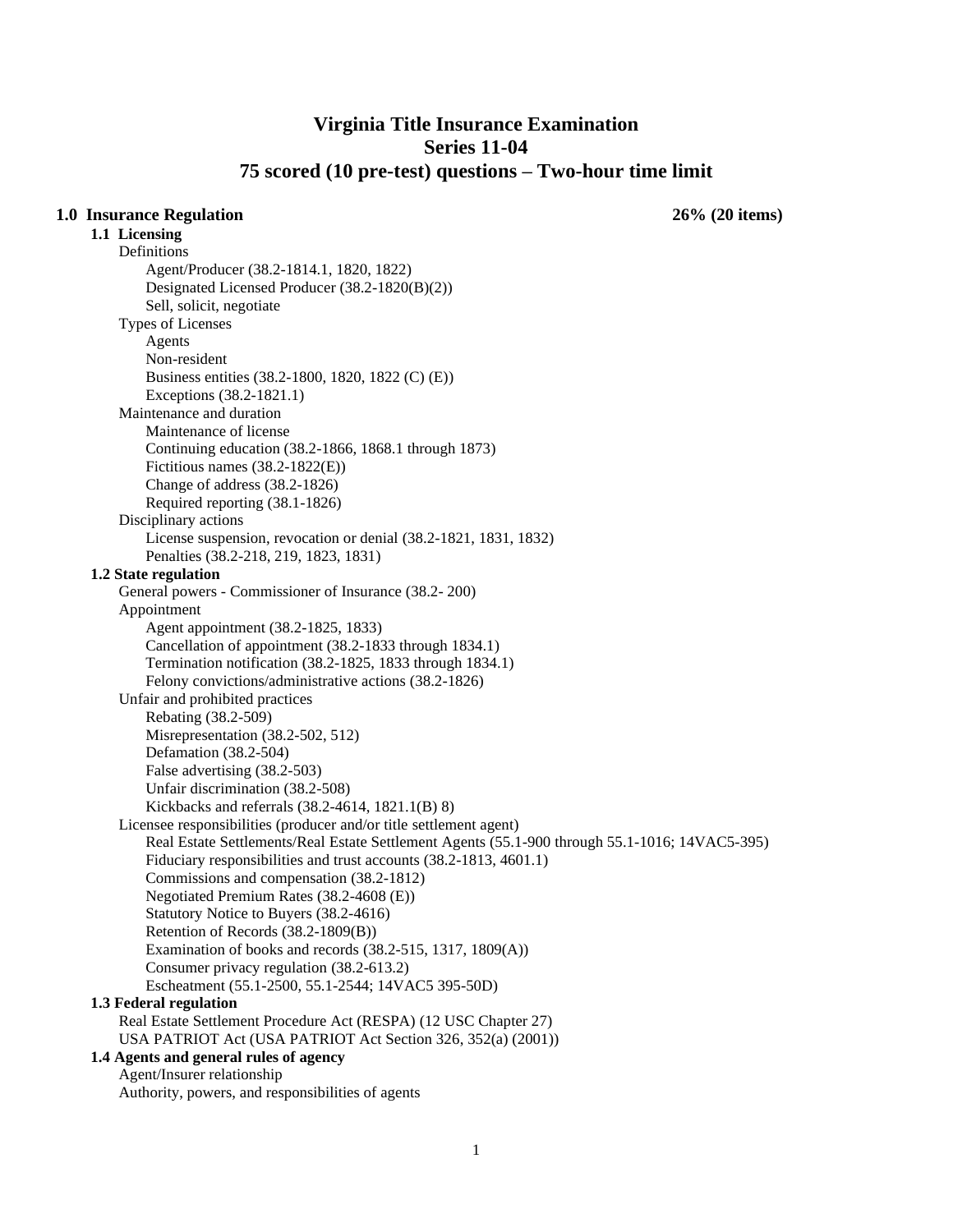### **2.0 Real Property 2.1 Concepts, principles and practices** Insurable interests in real property Fee simple Life estate Leasehold Recording and race -notice Search and exam **2. 2 Acquisition and transfer of real property** Methods of transfer **Deeds** General Warranty Special Warranty Quitclaim Deeds of trust/mortgage s Assumption deeds Foreclosure Bankruptcy Chain of title Adverse possession Leases Decedents' estates Testate Intestate Types of ownership Tenants in common Joint tenancy Tenants by the entirety Divorce, effects on tenants by the entirety **2.3. Ownership and legal capacity of parties/entities** Individuals Corporations Limited liability companies General partnerships Limited partnerships Trusts Fictitious names Power of attorney **2.4. Legal descriptions** Platted/subdivision plat Metes and bounds **3.0 Title Insurance 3.1 Title Insurance Principles** Risks covered by title insurance Error searching public record Hidden off-record title risks **3.2. Title Insurance Forms** Types Commitments Schedule A Schedule B -1, Requirements

Schedule B -II, Exceptions

Conditions

**2 7 % (20 items)**

**3 0 % (22 items)**